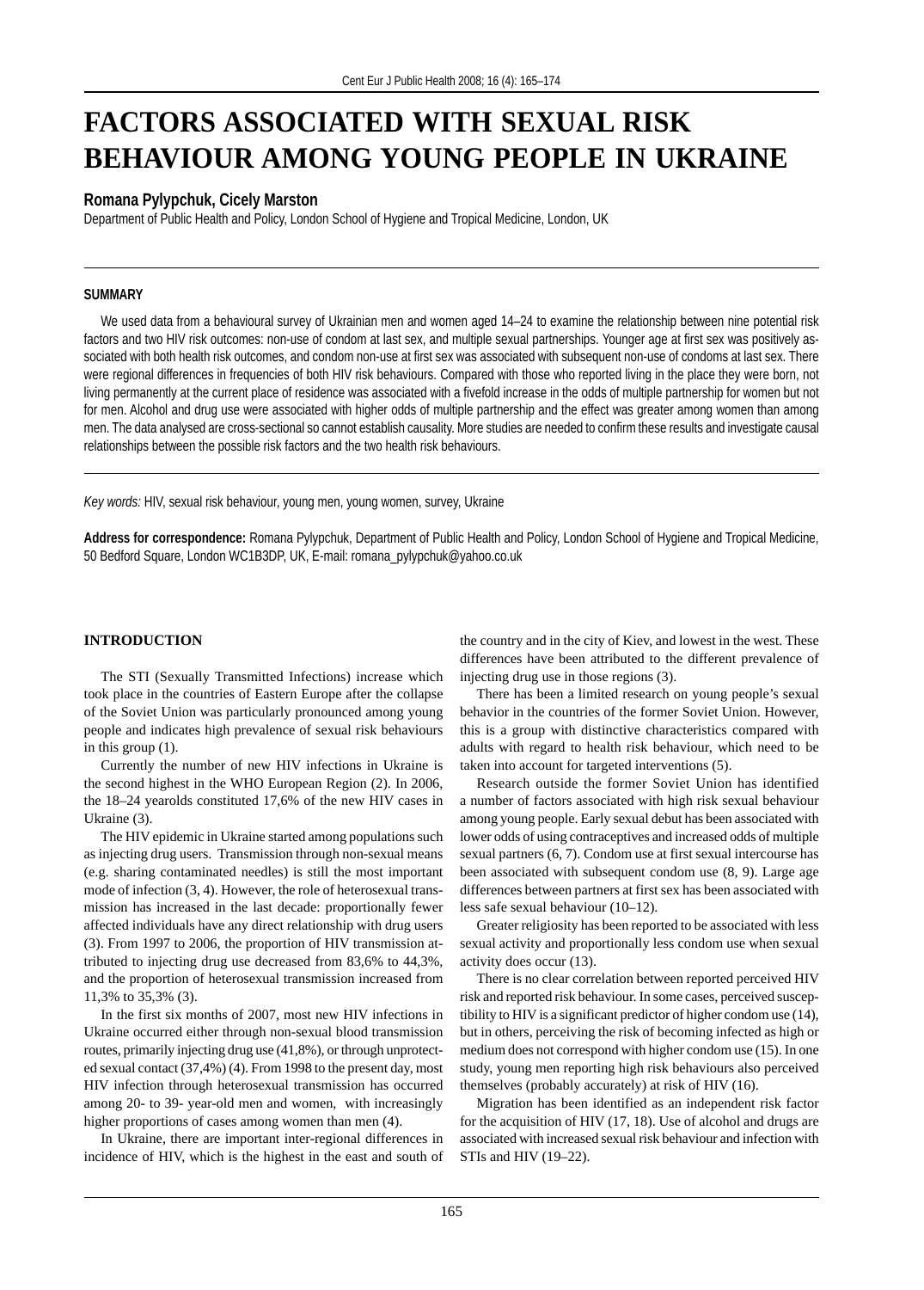The purpose of this study was to examine factors associated with risky sexual behaviour among Ukrainian young people aged 14-24. We examine the effects of several exposure variables found to be associated with sexual risk behaviour in other settings on two outcomes representing sexual risk behaviour: condom nonuse at last sex and having three and more sexual partners within the last year. The proportion of sexually active young people who report using a condom for their most recent sexual intercourse is used as an estimate of sexual risk behaviour in other studies (23). Recall of behaviour such as condom use, is acknowledged to be less challenging to respondents when linked to a specific event and may be less prone to social desirability bias (24, 25). Also, use of condom at most recent sexual intercourse appears to be a reasonable proxy for consistent use, as the two measures have been found to be highly correlated both in cross sectional and prospective studies (26, 27).

# **METHODS**

#### **Study Population**

This analysis is based on the sample of young people from the survey 'Monitoring of Youth Behaviour as a Component of Second-Generation Epidemiological Surveillance' conducted by the State Institute of Family and Youth Problems and the Ukrainian Institute for Social Research, with the support of AIDS Alliance Ukraine. The survey was carried out between October 22 and November 13, 2004, in all the regions of Ukraine, AR Crimea, and the city of Kiev among young people 14 to 24 years old. The survey used a multistage stratified random sampling approach to ensure that the sample represents the general population by main socio-demographic characteristics (sex, age, type of the place of residence, region). Overall, 95% of the identified young men and women were interviewed.

The survey method was a structured face-to-face interview. A combined interview approach was used. This consisted of a face-to-face individual interview collecting general information, and a confidential self-administered questionnaires containing sensitive questions. After the face-to-face interview, the respondents filled in the self-administered questionnaire, sealed it in a separate envelope and returned it to the interviewer.

The survey collected information from young people about their sexual behaviour, sources of condoms, pregnancy history, knowledge of and attitudes to HIV/AIDS. Demographic data were also collected.

#### **Measures**

Sexual risk behaviour among those who reported being sexually active during the last 12 months in this study is based on two indicators: multiple sexual partners during the last year, and condom non-use at last sex.

Multiple partnership is defined as having three or more sexual partners in the last 12 months.

Because of the way the questionnaire was worded, for the purpose of analysis it was necessary to combine variables indicating condom use at most recent vaginal sex and most recent anal sex. If a person reported using condom at both vaginal and anal sex, or either kind of sex (when reporting just one of them), they are considered 'lower risk'; if a person reported not using condom at either vaginal or anal sex or both, they are considered 'higher risk'.

Respondent characteristics/exposure variables include current age, sex and marital status of respondent, age at first sex, age difference from partner at first sex, condom use at first sex (the survey did not distinguish between anal and vaginal sex in questions about "first sex"), religiosity, perceived risk of HIV, migration status, current region of residence, alcohol and drug use.

We used  $\chi^2$  tests to assess univariate associations between the dichotomous outcome variables and the exposure variables. Logistic regression was used to calculate the odds ratios for both outcomes, adjusted for the explanatory variables described above. In the logistic regression models, current age was fitted as continuous variable, while age at first sex, age difference from partner at first sex, alcohol use, and perceived risk of HIV were treated as ordered categorical variables. Interaction between each exposure variable and demographic variables (current age, sex, marital status) were assessed with likelihood ratio tests. For significant interactions, we conducted logistic regression stratifying by the exposure variable that showed a significant correlation. Because sex interacted with marital status, we analyzed men and women separately.

#### **RESULTS**

The distribution of responses by exposure and outcome variables is presented in Tables 1 and 2.

#### **Condom Non-use at Last Sex – Univariate Results**

Forty-nine percent of respondents (539 individuals) reported non-use of condoms at last sex. Table 3 shows the crude odds ratios for non-use of condom among women and men, and each exposure variable.

Men and women who reported not using condom at first sex were significantly more likely to report unprotected intercourse at last sexual encounter: OR 4.39 (95% CI 3.07, 6.27) for men and OR 4.01 (95% CI 2.74, 5.88) for women. Compared with women who estimate their HIV risk as high, women who believe they are not at risk of contracting HIV were more likely to report non-use of condoms, OR 1.76 (95% CI 1.11, 2.78). Region of residence was significantly related to condom non-use among men who live in the north and east [respective odds ratios 2.12 (95% CI 1.18, 3.8) and 2.53 (95% CI 1.55, 4.13)], compared with men who live in the west. There was no such relationship among women.

Age at first sex, age difference between partners at first sex, religiosity, recent migration, reported alcohol and drug use were not significantly related to likelihood of condom use at last intercourse for men or women.

#### **Multivariate Results**

Marital status, sex, and current age were significantly associated with non-use of condoms. Married and cohabiting respondents were more likely to report condom non-use, and proportionally more women than men reported not using condoms at most recent intercourse. Increasing age was related to decreasing condom use at last sex.

Table 4 shows the odds ratios for non-use of condom among women and men adjusted for marital status and current age.

Older age at first sex seems to have a protective effect in that it is associated with higher odds of condom use at last sexual in-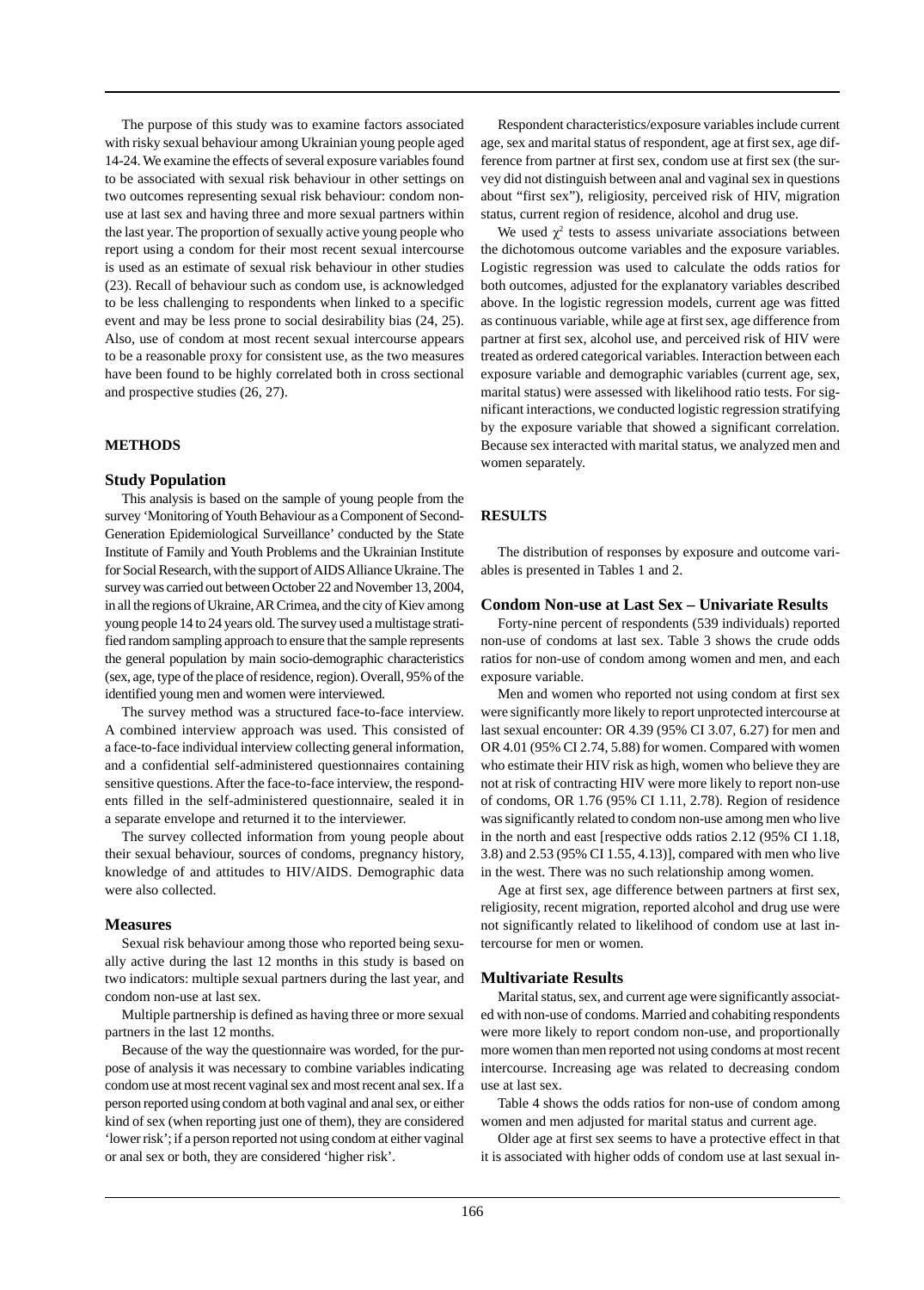*Table 1. Distribution of the responses of the Ukrainian men and women aged 14–24 who had sex in the last year, on the selected exposure variables, by multiple sexual partnership*

| Whether or not the respondent reported multiple partnership |                                  |         |           |                                               |           |                                  |      |  |  |
|-------------------------------------------------------------|----------------------------------|---------|-----------|-----------------------------------------------|-----------|----------------------------------|------|--|--|
|                                                             | Reported multiple<br>partnership |         | Row total |                                               |           | Reported multiple<br>partnership |      |  |  |
| Variable                                                    | ${\sf N}$                        | % (row) |           | Variable                                      | ${\sf N}$ | $%$ (row)                        |      |  |  |
| Marital status                                              |                                  |         |           | Condom use at first sex                       |           |                                  |      |  |  |
| Not married/divorced/widowed                                | 301                              | 33.78   | 891       | Yes                                           | 166       | 25.38                            | 654  |  |  |
| Married/cohabiting                                          | 39                               | 9.42    | 414       | No                                            | 157       | 27.07                            | 580  |  |  |
| Total                                                       | 340                              | 26.05   | 1305      | Total                                         | 323       | 26.18                            | 1234 |  |  |
| Pearson $\chi^2(1) = 87.0778$ P $\leq 0.001$                |                                  |         |           | Pearson $\chi^2(1) = 0.4526$ P = 0.501        |           |                                  |      |  |  |
| Current age                                                 |                                  |         |           | Religiosity                                   |           |                                  |      |  |  |
| $14 - 16$                                                   | 26                               | 27.96   | 93        | <b>Believers</b>                              | 161       | 23.03                            | 699  |  |  |
| $17 - 19$                                                   | 97                               | 27.25   | 356       | Doubting                                      | 96        | 26.89                            | 357  |  |  |
| $20+$                                                       | 217                              | 25.29   | 858       | Non-believers/atheists                        | 73        | 34.60                            | 211  |  |  |
| Total                                                       | 340                              | 26.01   | 1307      | Total                                         | 330       | 26.05                            | 1267 |  |  |
| Pearson $\chi^2(2) = 0.6965 P = 0.706$                      |                                  |         |           | Pearson $\chi^2(2) = 11.4368$ P = 0.003       |           |                                  |      |  |  |
| Sex                                                         |                                  |         |           | Age at first sex                              |           |                                  |      |  |  |
| Female                                                      | 81                               | 13.39   | 605       | $10 - 16$                                     | 178       | 34.50                            | 516  |  |  |
| Male                                                        | 259                              | 36.89   | 702       | $17 - 19 +$                                   | 135       | 19.68                            | 686  |  |  |
| Total                                                       | 340                              | 26.01   | 1307      | Total                                         | 313       | 26.04                            | 1202 |  |  |
| Pearson $\chi^2(1) = 93.2880 \text{ P} \le 0.001$           |                                  |         |           | Pearson $\chi^2(1) = 33.5693$ P $\leq 0.001$  |           |                                  |      |  |  |
|                                                             |                                  |         |           | Migration status                              |           |                                  |      |  |  |
| Estimated HIV risk                                          |                                  |         |           | Born and live here                            | 260       | 25.62                            | 1015 |  |  |
| Absolutely real/quite real                                  | 103                              | 36.27   | 284       | Do not live permanently                       | 26        | 40.00                            | 65   |  |  |
| $50 - 50$                                                   | 86                               | 36.13   | 238       | 1-5 years                                     | 30        | 25.64                            | 117  |  |  |
| Unlikely/not at risk absolutely                             | 127                              | 18.51   | 686       | $6 - 16 +$                                    | 24        | 21.82                            | 110  |  |  |
| Total                                                       | 316                              | 26.16   | 1208      | Total                                         | 340       | 26.01                            | 1307 |  |  |
| Pearson $\chi^2(2) = 48.0465$ P $\leq$ 0.001                |                                  |         |           | Pearson $\chi^2(3) = 7.7044$ P = 0.053        |           |                                  |      |  |  |
|                                                             |                                  |         |           | Region of residence                           |           |                                  |      |  |  |
|                                                             |                                  |         |           | West                                          | 62        | 23.66                            | 262  |  |  |
| Age difference with the partner at first sex                |                                  |         |           | Centre                                        | 34        | 20.12                            | 169  |  |  |
| Older                                                       | 166                              | 22.83   | 727       | North                                         | 62        | 33.33                            | 186  |  |  |
| Same age                                                    | 78                               | 27.56   | 283       | East                                          | 91        | 24.14                            | 377  |  |  |
| Younger                                                     | 56                               | 31.82   | 176       | South                                         | 44        | 27.85                            | 158  |  |  |
| Total                                                       | 300                              | 25.30   | 1186      | Crimea                                        | 15        | 23.44                            | 64   |  |  |
|                                                             |                                  |         |           | Kiev                                          | 32        | 35.16                            | 91   |  |  |
|                                                             |                                  |         |           | Total                                         | 340       | 26.01                            | 1307 |  |  |
| Pearson $\chi^2(2) = 7.0637 P = 0.029$                      |                                  |         |           | Pearson $\chi^2(6) = 14.1266$ P = 0.028       |           |                                  |      |  |  |
|                                                             |                                  |         |           | Alcohol use last month                        |           |                                  |      |  |  |
| Drug use                                                    |                                  |         |           | At least once a week                          | 172       | 44.91                            | 383  |  |  |
| No                                                          | 278                              | 23.13   | 1202      | Less that once a week                         | 143       | 21.83                            | 655  |  |  |
| Yes                                                         | 54                               | 61.36   | 88        | Never used                                    | 20        | 8.47                             | 236  |  |  |
| Total                                                       | 332                              | 25.74   | 1290      | Total                                         | 335       | 26.30                            | 1274 |  |  |
| Pearson $\chi^2(1) = 62.7202$ P $\leq$ 0.001                |                                  |         |           | Pearson $\chi^2(2) = 113.8699$ P $\leq 0.001$ |           |                                  |      |  |  |

tercourse. Men who were over 17 years old at sexual debut were less likely to report non-use of condom at last sex compared with the baseline category of those who were 10–16 years old at their first sex (OR 0.67 (95% CI 0.45, 0.97).

Young women and men who reported not using condoms at their first sexual intercourse were nearly four times more likely to report non use of condom at last sex compared with those who reported using condom at sexual debut. Young men who lived in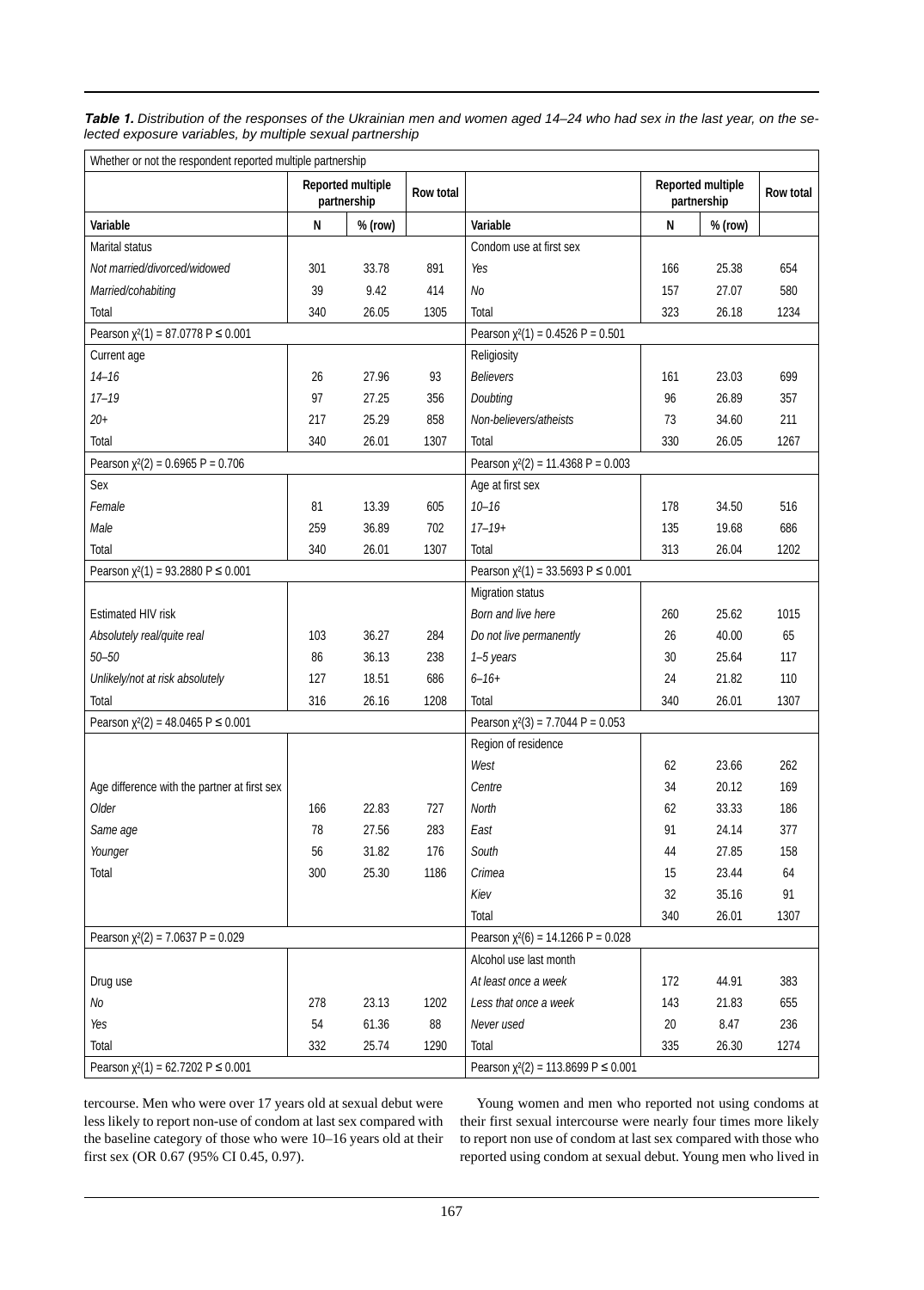| Table 2. Distribution of the responses of the Ukrainian men and women aged 14–24 who had sex in the last year, on the selected |  |
|--------------------------------------------------------------------------------------------------------------------------------|--|
| exposure variables, by non-use of condom at last sex                                                                           |  |

| Whether or not the respondent reported non-use of condom at last sex |           |                            |                                         |                                                    |     |           |      |  |  |
|----------------------------------------------------------------------|-----------|----------------------------|-----------------------------------------|----------------------------------------------------|-----|-----------|------|--|--|
|                                                                      |           | Reported condom<br>non-use | Reported condom<br>Row total<br>non-use |                                                    |     | Row total |      |  |  |
| Variable                                                             | ${\sf N}$ | % (row)                    |                                         | Variable                                           | N   | % (row)   |      |  |  |
| Marital status                                                       |           |                            |                                         | Condom use at first sex                            |     |           |      |  |  |
| Not married/divorced/widowed                                         | 282       | 36.67                      | 769                                     | Yes                                                | 175 | 32.29     | 542  |  |  |
| Married/cohabiting                                                   | 256       | 76.42                      | 335                                     | No                                                 | 340 | 67.06     | 507  |  |  |
| Total                                                                | 538       | 48.73                      | 1104                                    | Total                                              | 515 | 49.09     | 1049 |  |  |
| Pearson $\chi^2(1) = 147.5531$ P $\leq$ 0.001                        |           |                            |                                         | Pearson $\chi^2(1) = 126.7438 \text{ P} \le 0.001$ |     |           |      |  |  |
| Current age                                                          |           |                            |                                         | Religiosity                                        |     |           |      |  |  |
| $14 - 16$                                                            | 27        | 32.93                      | 82                                      | <b>Believers</b>                                   | 283 | 49.13     | 576  |  |  |
| $17 - 19$                                                            | 122       | 40.13                      | 304                                     | Doubting                                           | 153 | 49.84     | 307  |  |  |
| $20 +$                                                               | 390       | 54.17                      | 720                                     | Non-believers/atheists                             | 90  | 46.39     | 194  |  |  |
| Total                                                                | 539       | 48.73                      | 1106                                    | Total                                              | 526 | 48.84     | 1077 |  |  |
| Pearson $\chi^2(2) = 25.7107$ P $\leq$ 0.001                         |           |                            |                                         | Pearson $\chi^2(2) = 0.6072$ P = 0.738             |     |           |      |  |  |
| Sex                                                                  |           |                            |                                         | Age at first sex                                   |     |           |      |  |  |
| Female                                                               | 288       | 56.69                      | 508                                     | $10 - 16$                                          | 225 | 50.11     | 449  |  |  |
| Male                                                                 | 251       | 41.97                      | 598                                     | $17 - 19 +$                                        | 276 | 48.59     | 568  |  |  |
| Total                                                                | 539       | 48.73                      | 1106                                    | Total                                              | 501 | 49.26     | 1017 |  |  |
| Pearson $\chi^2(1) = 23.8201$ P $\leq$ 0.001                         |           |                            |                                         | Pearson $\chi^2(1) = 0.2317$ P = 0.630             |     |           |      |  |  |
|                                                                      |           |                            |                                         | Migration status                                   |     |           |      |  |  |
| Estimated HIV risk                                                   |           |                            |                                         | Born and live here                                 | 422 | 48.62     | 868  |  |  |
| Absolutely real/quite real                                           | 115       | 45.63                      | 252                                     | Do not live permanently                            | 25  | 46.30     | 54   |  |  |
| $50 - 50$                                                            | 89        | 44.95                      | 198                                     | 1-5 years                                          | 50  | 53.76     | 93   |  |  |
| Unlikely/Not at risk absolutely                                      | 292       | 51.32                      | 569                                     | $6 - 16 +$                                         | 42  | 46.15     | 91   |  |  |
| Total                                                                | 496       | 48.68                      | 1019                                    | Total                                              | 539 | 48.73     | 1106 |  |  |
| Pearson $\chi^2(2) = 3.6234$ P = 0.163                               |           |                            |                                         | Pearson $\chi^2(3) = 1.3172$ P = 0.725             |     |           |      |  |  |
|                                                                      |           |                            |                                         | Region of residence                                |     |           |      |  |  |
|                                                                      |           |                            |                                         | West                                               | 92  | 41.26     | 223  |  |  |
| Age difference with the partner at first sex                         |           |                            |                                         | Centre                                             | 77  | 55.40     | 139  |  |  |
| Older                                                                | 317       | 52.05                      | 609                                     | <b>North</b>                                       | 65  | 48.51     | 134  |  |  |
| Same age                                                             | 95        | 39.09                      | 243                                     | East                                               | 172 | 54.09     | 318  |  |  |
| Younger                                                              | 70        | 47.30                      | 148                                     | South                                              | 62  | 41.06     | 151  |  |  |
| Total                                                                | 482       | 48.20                      | 1000                                    | Crimea                                             | 33  | 55.93     | 59   |  |  |
|                                                                      |           |                            |                                         | Kiev                                               | 38  | 46.34     | 82   |  |  |
|                                                                      |           |                            |                                         | Total                                              | 539 | 48.73     | 1106 |  |  |
| Pearson $\chi^2(2) = 11.7376$ P = 0.003                              |           |                            |                                         | Pearson $\chi^2$ (6) = 16.0833 P = 0.013           |     |           |      |  |  |
|                                                                      |           |                            |                                         | Alcohol use last month                             |     |           |      |  |  |
| Drug use                                                             |           |                            |                                         | At least once a week                               | 141 | 41.96     | 336  |  |  |
| No                                                                   | 493       | 48.76                      | 1011                                    | Less that once a week                              | 275 | 50.09     | 549  |  |  |
| Yes                                                                  | 42        | 53.16                      | 79                                      | Never used                                         | 107 | 56.91     | 188  |  |  |
| Total                                                                | 535       | 49.08                      | 1090                                    | Total                                              | 523 | 48.74     | 1073 |  |  |
| Pearson $\chi^2(1) = 0.5679$ P = 0.451                               |           |                            |                                         | Pearson $\chi^2(2) = 11.6041$ P = 0.003            |     |           |      |  |  |

the east and north were over twice as likely to report non-use of condoms compared with those who live in the western regions (OR 2.58 (95% CI 1.52, 4.37) and OR 2.39 (95% CI 1.28, 4.45) respectively).

Women who assessed their HIV risk as 'unlikely' or 'no risk at all' were 1.9 times more likely to report not using a condom at most recent intercourse, after taking account of the effect of marital status and current age.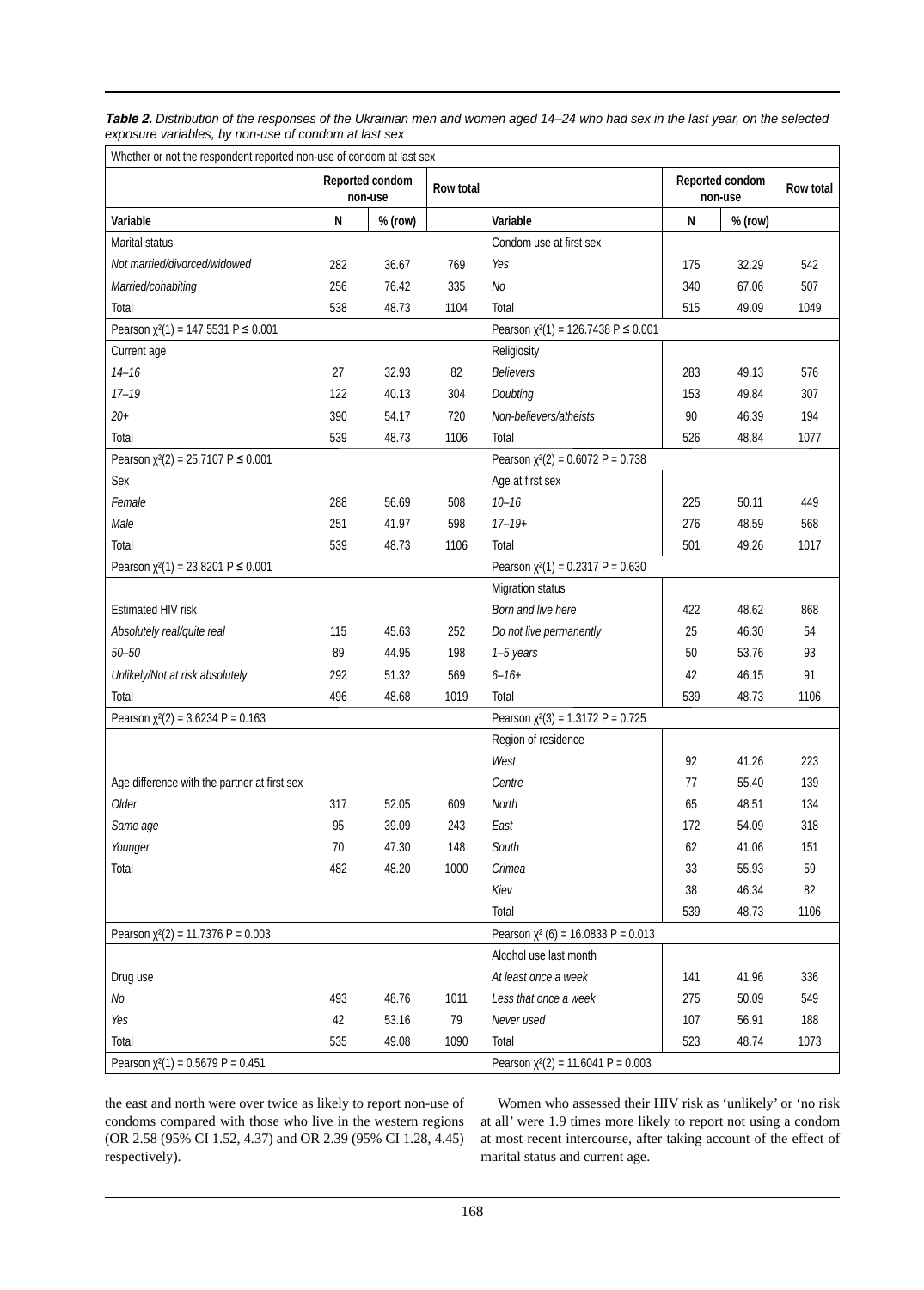| Table 3. Likelihood of reporting non-use of condom at last sex, for 14–24 years old Ukrainian women and men, unadjusted |  |
|-------------------------------------------------------------------------------------------------------------------------|--|
| odds ratios (OR) using logistic regression analysis                                                                     |  |

| Exposure variable                        | Crude OR     | 95% CI     | p       | Crude OR     | 95% CI     | p       |
|------------------------------------------|--------------|------------|---------|--------------|------------|---------|
|                                          |              | Women      |         | Men          |            |         |
| Age at first sex                         |              |            |         |              |            |         |
| $10 - 16$                                | $\mathbf{1}$ |            |         | $\mathbf{1}$ |            |         |
| $17 +$                                   | 0.80         | 0.53, 1.20 | 0.265   | 0.80         | 0.57, 1.13 | 0.208   |
| Age difference with partner at first sex |              |            |         |              |            |         |
| Partner 5+ years older                   | $\mathbf{1}$ |            |         | $\mathbf{1}$ |            |         |
| Partner 1-4 years older                  | 0.99         | 0.65, 1.50 | 0.945   | 0.81         | 0.40, 1.62 | 0.545   |
| Same age                                 | 0.78         | 0.44, 1.41 | 0.414   | 0.64         | 0.32, 1.28 | 0.206   |
| Partner 1-4 years younger                | 1.25         | 0.35, 4.48 | 0.729   | 1.04         | 0.51, 2.11 | 0.912   |
| Condom use at first sex                  |              |            |         |              |            |         |
| Yes                                      | $\mathbf{1}$ |            |         | $\mathbf{1}$ |            |         |
| N <sub>O</sub>                           | 4.01         | 2.74, 5.88 | < 0.001 | 4.39         | 3.07, 6.27 | < 0.001 |
| Religiosity                              |              |            |         |              |            |         |
| Believer                                 | $\mathbf{1}$ |            |         | $\mathbf{1}$ |            |         |
| Doubt                                    | 1.19         | 0.79, 1.79 | 0.397   | 0.97         | 0.65, 1.43 | 0.869   |
| Non-believer                             | 1.22         | 0.67, 2.21 | 0.517   | 0.97         | 0.64, 1.46 | 0.879   |
| Estimated HIV risk                       |              |            |         |              |            |         |
| Absolutely real/quite real               | $\mathbf{1}$ |            |         | 1            |            |         |
| $50 - 50$                                | 1.28         | 0.71, 2.32 | 0.413   | 0.80         | 0.49, 1.29 | 0.364   |
| Unlikely/not at risk at all              | 1.76         | 1.11, 2.78 | 0.015   | 0.90         | 0.6, 1.33  | 0.587   |
| Recent migration                         |              |            |         |              |            |         |
| Born and live here                       | $\mathbf{1}$ |            |         | 1            |            |         |
| Do not live permanently                  | 0.91         | 0.32, 2.57 | 0.863   | 1.04         | 0.54, 2.02 | 0.90    |
| Less than a year/1-5 years               | 1.43         | 0.79, 2.59 | 0.239   | 0.90         | 0.47, 1.74 | 0.754   |
| $6-16+ years$                            | 1.17         | 0.59, 2.33 | 0.65    | 0.79         | 0.44, 1.42 | 0.438   |
| Region of residence                      |              |            |         |              |            |         |
| West                                     | $\mathbf{1}$ |            |         | $\mathbf{1}$ |            |         |
| Centre                                   | 1.84         | 0.94, 3.61 | 0.074   | 1.76         | 0.97, 3.18 | 0.062   |
| North                                    | 0.74         | 0.38, 1.44 | 0.375   | 2.12         | 1.18, 3.8  | 0.011   |
| East                                     | 1.00         | 0.60, 1.67 | 0.988   | 2.53         | 1.55, 4.13 | < 0.001 |
| South                                    | 0.84         | 0.46, 1.54 | 0.575   | 1.04         | 0.56, 1.9  | 0.908   |
| AR Crimea                                | 2.65         | 0.98, 7.20 | 0.055   | 1.49         | 0.67, 3.30 | 0.327   |
| Kiev                                     | 0.80         | 0.38, 1.69 | 0.552   | 1.74         | 0.86, 3.53 | 0.125   |
| Drug use                                 |              |            |         |              |            |         |
| No                                       | 1            |            |         | $\mathbf{1}$ |            |         |
| Yes                                      | $1.2\,$      | 0.46, 3.16 | 0.706   | 1.46         | 0.86, 2.48 | 0.166   |
| Alcohol use in past month                |              |            |         |              |            |         |
| At least once a week                     | $\mathbf{1}$ |            |         | $\mathbf{1}$ |            |         |
| Less than once a week                    | 1.02         | 0.61, 1.71 | 0.929   | 1.24         | 0.88, 1.76 | 0.222   |
| Never used                               | 1.25         | 0.71, 2.23 | 0.441   | 1.44         | 0.8, 2.59  | 0.219   |

# **Multiple Sexual Partners – Univariate Results**

Twenty-six percent of the respondents (340 individuals) reported having three or more sexual partners within last 12 months. Table 5 presents the crude odds ratios for multiple sexual partnership among men and women.

In the univariate analysis, older age at first sex was significantly related to reduced odds of having three or more sexual partners in the last year. Women whose first sexual partner was 1–4 years older were less likely to have multiple partners compared with women whose first partner was 5 or more years older, OR 0.48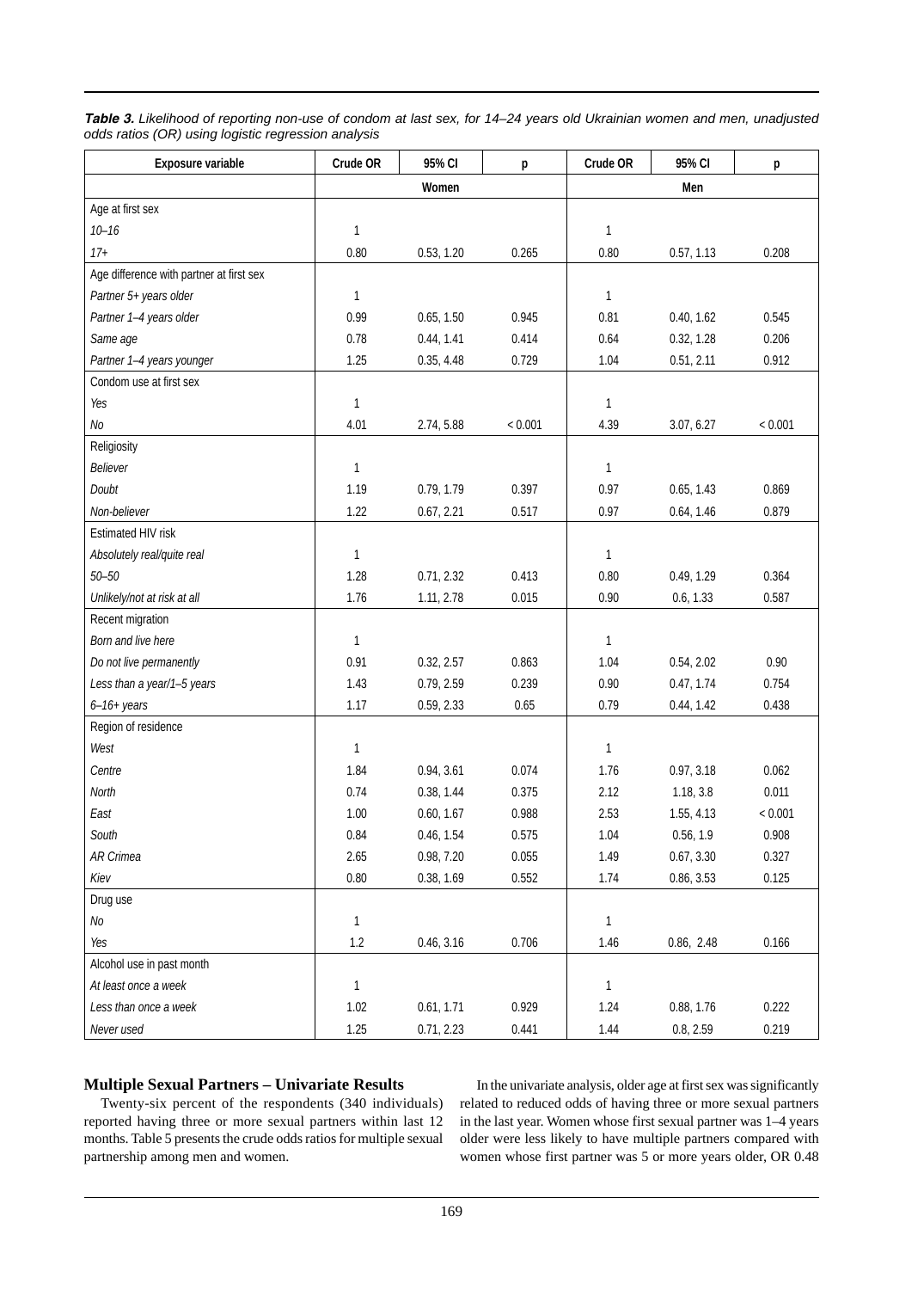(95% CI 0.28, 0.83). Compared with those who estimate their HIV risk as real, women and men who believe they are not at risk of HIV were less likely to report multiple partnerships (OR  $= 0.39$  (95% CI 0.22, 0.7) and OR=0.45 [(95% CI 0.31, 0.66), respectively]. Women living in Kiev were over three times as likely to report multiple partnerships as women in the west. Women and men who reported using drugs were also more likely to report multiple partnerships [OR=9.03 (95% CI 3.61, 22.58) and OR=3.39 (95% CI 2.02, 5.70) respectively].

Condom use at first sex, religiosity, recent migration, and alcohol use in the past month were not significantly related to multiple partnership in the univariate analysis.

### **Multivariate Results**

Marital status and sex, but not current age, were significantly associated with reports of multiple sexual partnerships in the multivariate analysis. Unsurprisingly, never-married people were more likely to report multiple partners in the last year compared with married and cohabiting respondents. Among unmarried, non-cohabiting respondents who were sexually active in the last year, 66% reported having one or two partners, and 34% reported having three or more. More men than women said they had three or more sexual partners.

Table 6 presents the adjusted odds ratios for multiple partnership in women and men.

Respondents who were 17 years and older at sexual onset were less likely to report having three or more partners during the last year, compared with those who were 16 or younger at first sex [adjusted OR 0.59 (95% CI 0.35, 0.99) for women; adjusted OR 0.45 (95% CI 0.32, 0.64) for men]. Reporting a partner at first sex who is 1–4 years older, of same age, or younger, was associated with reduced odds of multiple partnership, compared with individuals whose partner was substantially (five or more years) older.

Women who report condom non-use at first sex are over twice as likely to report multiple partnerships than women who report having used condoms at first sex.

Estimating one's HIV risk as 'unlikely' or 'no risk at all' was associated with lower likelihood of reporting multiple partnership by women [OR 0.39 (95% CI 0.21, 0.71)] and men [adjusted OR 0.47 (95% CI 0.32, 0.70)].

Women who reported not living permanently in their current place of residence were over five times more likely to report multiple sexual partners compared with women who reported living in the town or city where they were born. There was no such relationship for their male counterparts.

Odds of multiple partnership were higher for women residing in Kiev [adjusted OR 2.78 (95% CI 1.04, 7.4)], compared with women living in the west of the country. Region of residence was not significantly related to multiple partnership for men.

Drug use was significantly associated with reports of multiple partnership among both among men and women, with the effect much stronger in women [OR 8.97 (95% CI 3.38, 23.76)] for women compared with OR 3.57 (95% CI 2.08, 6.13) for men.

Drinking less alcohol was associated with reduced odds of reporting multiple sexual partnership for both men and women, with the strongest effect among women who reported using no alcohol during the last month.

#### **DISCUSSION**

The purpose of this study was to investigate relationships between nine potential risk factors and sexual risk behaviour among young people aged 14–24 in Ukraine. The results suggest that most of the exposure variables are associated with either multiple sexual partnership or condom non-use. Some of the variables are associated with both risk outcomes.

Significant positive relationships for men and women were found between condom non-use at first sex and non-use of condoms at last sex. Younger age at first sex was also positively associated with both multiple partnership and condom non-use.

Women who report that their own risk of HIV is very low were almost twice as likely as women who consider themselves at high risk to report non-use of condoms after taking account of marital status and current age. These women may therefore be more likely to assume they are not at risk despite having unprotected sex, perhaps because they perceive their sexual partner as safe or for other reasons. This may put some of them at risk if the partner is not monogamous or is infected with HIV.

Among both men and women, perception of low HIV risk was associated with reduced likelihood of reporting multiple partnership and could be the consequence of less risky behaviour.

Alcohol non use was associated with significantly reduced likelihood of reports of multiple sexual partnership among both men and women, with the protective effect most prominent among women who never drink alcohol. However, frequency of alcohol use was not related to condom use at last sex. This is consistent with previous research findings of the positive link between drinking and indiscriminate behaviours such as having multiple sex partners, and the inconsistent link between alcohol use or non-use and protective behaviours such as condom use (28–31).

The relationship between the region of residence and reported condom non-use was significant only for men living in the eastern and northern regions but it suggests possible regional differences in risk behaviour, or at least of reporting that behaviour, as does the significant positive relationship between residing in the city of Kiev and multiple sexual partnerships among women. The city of Kiev and the east and north regions belong to the group of regions most affected by the HIV epidemic, and respondents from these regions are more likely to report non-use of condoms and multiple partnerships compared with respondents from the west region where HIV prevalence is lower. This suggests that the east and north regions as well as Kiev should be a priority area for interventions to tackle sexual risk behaviour.

A significantly older partner, as well as younger age at first sexual intercourse is associated with increased odds of reporting multiple sexual partnerships, even after accounting for the influence of other demographic variables. This finding chimes with studies in other settings which indicate that having a much older partner is associated with subsequent sexual risk bevaviour (10, 11).

The association between migration status and multiple partnerships was only significant for women who reported they did not live permanently in the current place of residence. It is possible that being in a temporary location might give women opportunities for sexual activity otherwise restricted by family members or others, but this would need to be investigated by future research.

In common with other studies (31–33), reported drug use is signifi-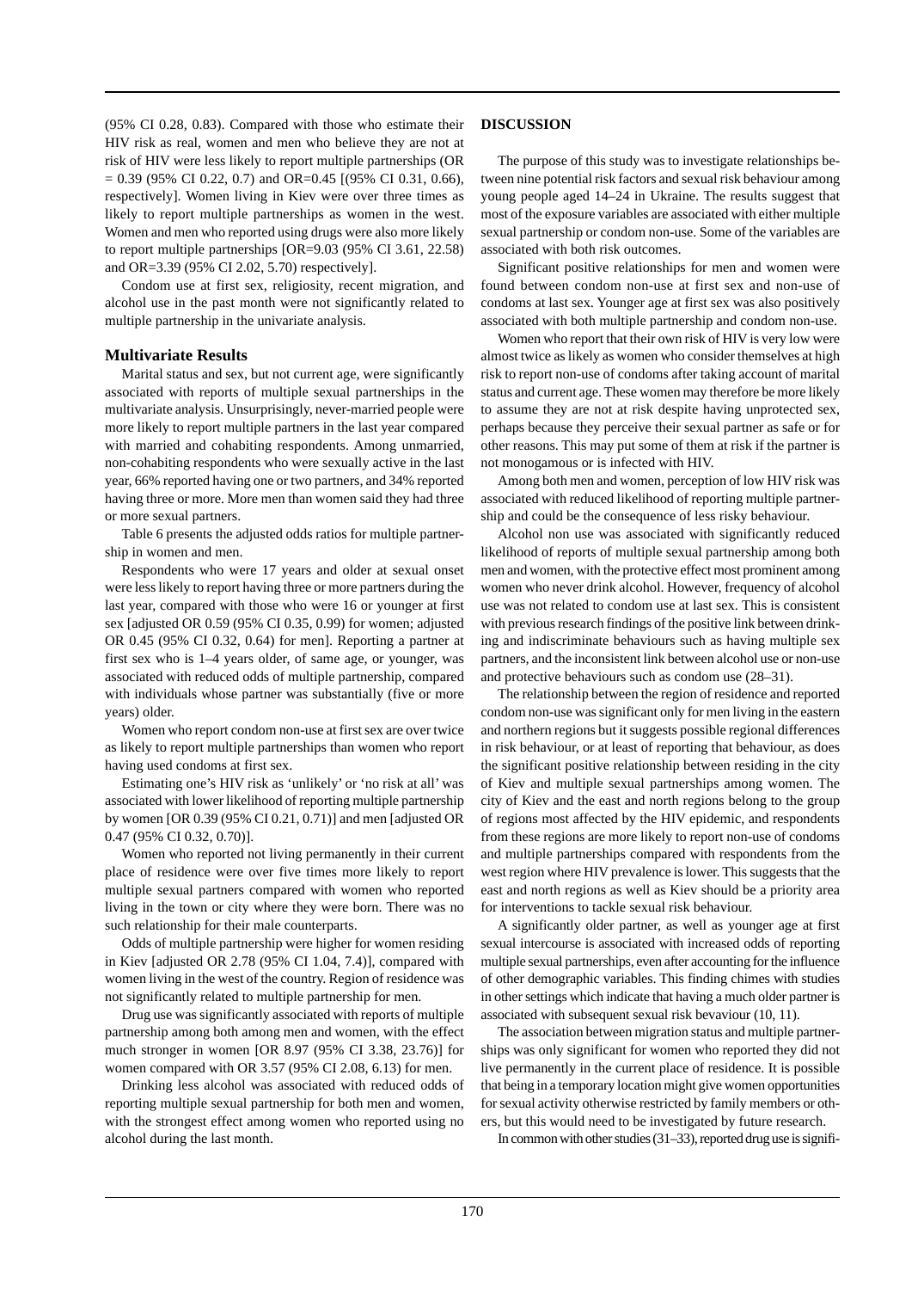| Table 4. Likelihood of reporting non-use of condom at last sex, for 14–24 years old Ukrainian women and men, adjusted odds |  |
|----------------------------------------------------------------------------------------------------------------------------|--|
| ratios (OR) using logistic regression analysis                                                                             |  |

| Exposure variable                        | <b>Adjusted OR</b> | 95% CI     | p       | <b>Adjusted OR</b> | 95% CI     | р       |
|------------------------------------------|--------------------|------------|---------|--------------------|------------|---------|
|                                          |                    | Women      |         | Men                |            |         |
| Age at first sex                         |                    |            |         |                    |            |         |
| $10 - 16$                                | $\mathbf{1}$       |            |         | $\mathbf{1}$       |            |         |
| $17+$                                    | 0.74               | 0.48, 1.12 | 0.158   | 0.67               | 0.45, 0.97 | 0.036   |
| Age difference with partner at first sex |                    |            |         |                    |            |         |
| Partner 5+ years older                   | $\mathbf{1}$       |            |         | 1                  |            |         |
| Partner 1-4 years older                  | 0.89               | 0.57, 1.39 | 0.608   | 0.86               | 0.41, 1.81 | 0.70    |
| Same age                                 | 0.72               | 0.38, 1.34 | 0.299   | 0.57               | 0.27, 1.21 | 0.145   |
| Partner 1-4 years younger                | 1.37               | 0.36, 5.28 | 0.647   | 1.01               | 0.47, 2.15 | 0.983   |
| Condom use at first sex                  |                    |            |         |                    |            |         |
| Yes                                      | $\mathbf{1}$       |            |         | 1                  |            |         |
| No                                       | 3.74               | 2.49, 5.60 | < 0.001 | 3.95               | 2.71, 5.73 | < 0.001 |
| Religiosity                              |                    |            |         |                    |            |         |
| Believer                                 |                    |            |         |                    |            |         |
| Doubt                                    | 1.14               | 0.74, 1.76 | 0.544   | 0.95               | 0.62, 1.46 | 0.818   |
| Non-believer                             | 1.32               | 0.70, 2.48 | 0.396   | 1.14               | 0.73, 1.77 | 0.569   |
| Estimated HIV risk                       |                    |            |         |                    |            |         |
| Absolutely real/quite real               | 1                  |            |         | 1                  |            |         |
| $50 - 50$                                | 1.56               | 0.82, 2.97 | 0.172   | 0.78               | 0.46, 1.3  | 0.346   |
| Unlikely/not at risk at all              | 1.90               | 1.16, 3.12 | 0.011   | 0.77               | 0.5, 1.18  | 0.23    |
| Recent migration                         |                    |            |         |                    |            |         |
| Born and live here                       | 1                  |            |         | 1                  |            |         |
| Do not live permanently                  | 1.02               | 0.35, 3.02 | 0.97    | 0.89               | 0.43, 1.82 | 0.742   |
| Less than a year/1-5 years               | 1.27               | 0.67, 2.40 | 0.467   | 0.57               | 0.27, 1.21 | 0.142   |
| $6-16+ years$                            | 1.16               | 0.56, 2.41 | 0.685   | 0.76               | 0.41, 1.41 | 0.380   |
| Region of residence                      |                    |            |         |                    |            |         |
| West                                     | $\mathbf{1}$       |            |         | 1                  |            |         |
| Centre                                   | 1.49               | 0.73, 3.03 | 0.274   | 1.73               | 0.91, 3.27 | 0.093   |
| North                                    | 0.88               | 0.43, 1.78 | 0.721   | 2.39               | 1.28, 4.45 | 0.006   |
| East                                     | 1.16               | 0.67, 1.99 | 0.593   | 2.58               | 1.52, 4.37 | < 0.001 |
| South                                    | 0.98               | 0.52, 1.88 | 0.959   | 1.15               | 0.68, 1.69 | 0.683   |
| AR Crimea                                | 2.59               | 0.9, 7.41  | 0.076   | 1.58               | 0.68, 3.69 | 0.292   |
| Kiev                                     | 1.06               | 0.48, 2.34 | 0.891   | 1.96               | 0.93, 4.15 | 0.079   |
| Drug use                                 |                    |            |         |                    |            |         |
| $N\!o$                                   | $\mathbf{1}$       |            |         | $\mathbf{1}$       |            |         |
| Yes                                      | 1.47               | 0.53, 4.08 | 0.456   | 1.55               | 0.88, 2.72 | 0.126   |
| Alcohol use in past month                |                    |            |         |                    |            |         |
| At least once a week                     | $\mathbf{1}$       |            |         | $\mathbf{1}$       |            |         |
| Less than once a week                    | 0.72               | 0.41, 1.24 | 0.233   | 1.16               | 0.8, 1.68  | 0.432   |
| Never used                               | 0.73               | 0.39, 1.36 | 0.322   | 1.02               | 0.53, 1.96 | 0.948   |

cantly associated with risk – in this case, a higher likelihood of reporting multiple sexual partnership, with a much stronger effect in women.

desirability bias. Type of partner (permanent, casual, commercial) of the reported last vaginal and anal sex is not specified. We suspect this would have been illuminating. Frequency of alcohol use was assessed only for the past month; therefore we do not know the frequency of alcohol intake which occurred outside this

This study has several limitations. We rely on young people's reports of their behaviour, which may not be accurate, although the self-administered questionnaire format may have reduced social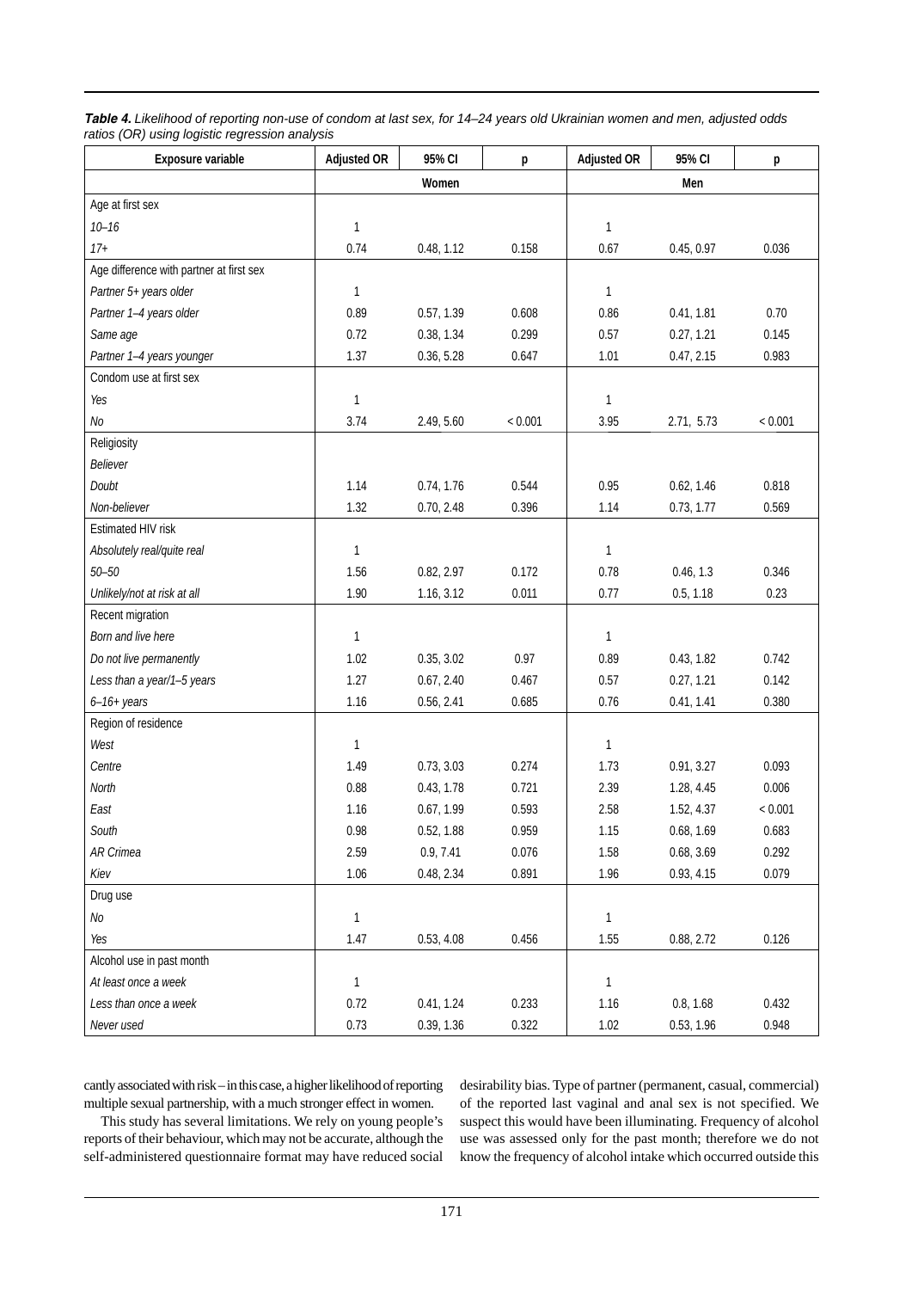| Exposure variable                        | Crude OR     | 95% CI      | p       | Crude OR     | 95% CI     | р       |  |
|------------------------------------------|--------------|-------------|---------|--------------|------------|---------|--|
|                                          |              | Women       |         | Men          |            |         |  |
| Age at first sex                         |              |             |         |              |            |         |  |
| $10 - 16$                                | $\mathbf{1}$ |             |         | 1            |            |         |  |
| $17+$                                    | 0.52         | 0.32, 0.85  | 0.009   | 0.52         | 0.38, 0.73 | < 0.001 |  |
| Age difference with partner at first sex |              |             |         |              |            |         |  |
| Partner 5+ years older                   | $\mathbf{1}$ |             |         | $\mathbf{1}$ |            |         |  |
| Partner 1-4 years older                  | 0.48         | 0.28, 0.83  | 0.009   | 0.85         | 0.44, 1.64 | 0.634   |  |
| Same age                                 | 0.58         | 0.26, 1.29  | 0.18    | 0.62         | 0.32, 1.2  | 0.153   |  |
| Partner 1-4 years younger                | 0.41         | 0.05, 3.29  | 0.4     | 0.61         | 0.31, 1.19 | 0.146   |  |
| Condom use at first sex                  |              |             |         |              |            |         |  |
| Yes                                      | $\mathbf{1}$ |             |         | $\mathbf{1}$ |            |         |  |
| No                                       | 1.61         | 0.98, 2.65  | 0.058   | 1.10         | 0.8, 1.51  | 0.564   |  |
| Religiosity                              |              |             |         |              |            |         |  |
| Believer                                 | $\mathbf{1}$ |             |         | 1            |            |         |  |
| Doubt                                    | 1.00         | 0.58, 1.74  | 0.989   | 1.23         | 0.85, 1.78 | 0.267   |  |
| Non-believer                             | 1.46         | 0.71, 3.01  | 0.299   | 1.37         | 0.92, 2.04 | 0.121   |  |
| Estimated HIV risk                       |              |             |         |              |            |         |  |
| Absolutely real/quite real               | $\mathbf{1}$ |             |         | 1            |            |         |  |
| $50 - 50$                                | 1.12         | 0.57, 2.18  | 0.75    | 0.96         | 0.61, 1.49 | 0.84    |  |
| Unlikely/not at risk at all              | 0.39         | 0.22, 0.7   | 0.002   | 0.45         | 0.31, 0.66 | < 0.001 |  |
| Recent migration                         |              |             |         |              |            |         |  |
| Born and live here                       | $\mathbf{1}$ |             |         | 1            |            |         |  |
| Do not live permanently                  | 5.78         | 2.39,13.95  | < 0.001 | 0.99         | 0.53, 1.9  | 0.99    |  |
| Less than a year/1-5 years               | 0.87         | 0.38, 1.99  | 0.736   | 1.25         | 0.71, 2.20 | 0.44    |  |
| $6-16+ years$                            | 0.69         | 0.24, 2.01  | 0.499   | 0.73         | 0.42, 1.27 | 0.27    |  |
| Region of residence                      |              |             |         |              |            |         |  |
| West                                     | $\mathbf{1}$ |             |         | 1            |            |         |  |
| Centre                                   | 0.87         | 0.3, 2.49   | 0.791   | 0.81         | 0.46, 1.42 | 0.465   |  |
| North                                    | 2.36         | 1.0, 5.57   | 0.049   | 1.51         | 0.90, 2.52 | 0.118   |  |
| East                                     | 2.08         | 0.98, 4.42  | 0.057   | 0.84         | 0.53, 1.32 | 0.443   |  |
| South                                    | 1.21         | 0.45, 3.21  | 0.708   | 1.46         | 0.84, 2.54 | 0.179   |  |
| AR Crimea                                | 0.39         | 0.05, 3.14  | 0.373   | 1.16         | 0.55, 2.46 | 0.694   |  |
| Kiev                                     | 3.36         | 1.28, 8.8   | 0.014   | 1.44         | 0.75, 2.76 | 0.278   |  |
| Drug use                                 |              |             |         |              |            |         |  |
| $N\!o$                                   | $\mathbf{1}$ |             |         | 1            |            |         |  |
| Yes                                      | 9.03         | 3.61, 22.58 | < 0.001 | 3.39         | 2.02, 5.70 | < 0.001 |  |
| Alcohol use in past month                |              |             |         |              |            |         |  |
| At least once a week                     | $\mathbf{1}$ |             |         | 1            |            |         |  |
| Less than once a week                    | 0.35         | 0.21, 0.61  | < 0.001 | 0.45         | 0.32, 0.63 | < 0.001 |  |
| Never used                               | 0.05         | 0.02, 0.16  | < 0.001 | 0.31         | 0.17, 0.56 | < 0.001 |  |

*Table 5. Likelihood of reporting three or more sexual partners during the last year, for 14–24 years old Ukrainian women and men, unadjusted odds ratios (OR) using logistic regression analysis*

period. Also, we have very little information about the frequency or type of drugs used by the respondents.

contributed to the two health risk behaviours which have not been examined in this study.

Another limitation is that the data analyzed in our study are cross-sectional, therefore causal relationships can not be established. Finally, as with any survey, there may be factors that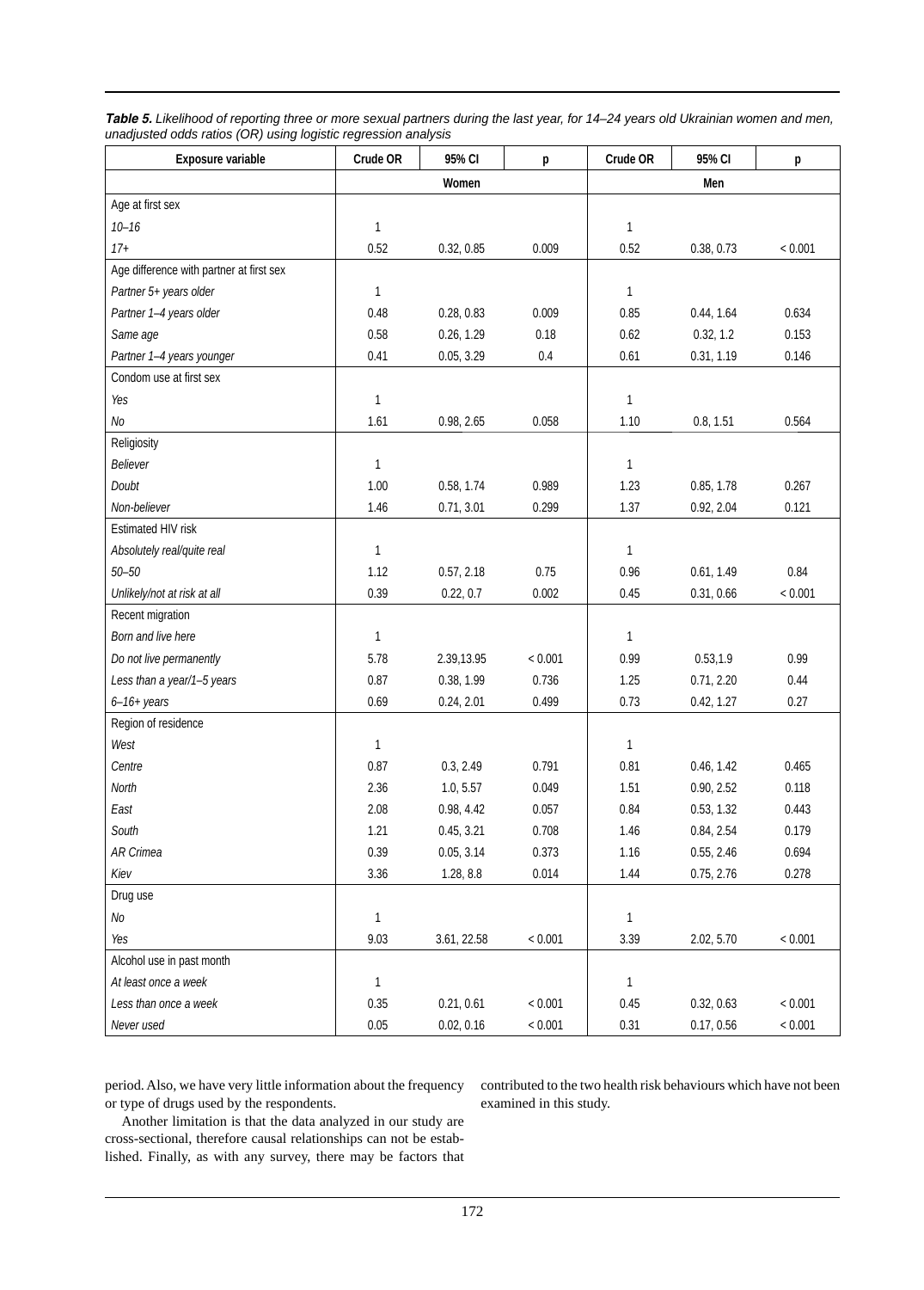| Table 6. Likelihood of reporting three or more sexual partners during the last year, for 14-24 years old Ukrainian women, adjusted |
|------------------------------------------------------------------------------------------------------------------------------------|
| odds ratios (OR) using logistic regression analysis                                                                                |

| Exposure variable                        | <b>Adjusted OR</b> | 95% CI      | p       | <b>Adjusted OR</b> | 95% CI     | p       |  |
|------------------------------------------|--------------------|-------------|---------|--------------------|------------|---------|--|
|                                          |                    | Women       |         | Men                |            |         |  |
| Age at first sex                         |                    |             |         |                    |            |         |  |
| $10 - 16$                                | $\mathbf{1}$       |             |         | 1                  |            |         |  |
| $17+$                                    | 0.59               | 0.35, 0.99  | 0.049   | 0.45               | 0.32, 0.64 | < 0.001 |  |
| Age difference with partner at first sex |                    |             |         |                    |            |         |  |
| Partner 5+ years older                   | $\mathbf{1}$       |             |         | 1                  |            |         |  |
| Partner 1-4 years older                  | 0.45               | 0.26, 0.80  | 0.006   | 0.78               | 0.38, 0.88 | 0.467   |  |
| Same age                                 | 0.55               | 0.24, 1.26  | 0.16    | 0.57               | 0.3, 0.78  | 0.113   |  |
| Partner 1-4 years younger                | 0.34               | 0.04, 2.81  | 0.32    | 0.55               | 0.26, 0.76 | 0.1     |  |
| Condom use at first sex                  |                    |             |         |                    |            |         |  |
| Yes                                      | $\mathbf{1}$       |             |         | 1                  |            |         |  |
| $N\!o$                                   | 2.01               | 1.21, 3.36  | 0.007   | 1.30               | 0.93, 1.81 | 0.122   |  |
| Religiosity                              |                    |             |         |                    |            |         |  |
| Believer                                 | $\mathbf{1}$       |             |         | 1                  |            |         |  |
| Doubt                                    | 1.05               | 0.59, 1.84  | 0.87    | 1.30               | 0.89, 1.9  | 0.175   |  |
| Non-believer                             | 1.5                | 0.72, 3.15  | 0.28    | 1.35               | 0.9, 2.03  | 0.145   |  |
| Estimated HIV risk                       |                    |             |         |                    |            |         |  |
| Absolutely real/quite real               | 1                  |             |         | 1                  |            |         |  |
| $50 - 50$                                | 0.99               | 0.5, 1.98   | 0.99    | 0.97               | 0.62, 1.53 | 0.90    |  |
| Unlikely/not at risk at all              | 0.39               | 0.21, 0.71  | 0.002   | 0.47               | 0.32, 0.70 | < 0.001 |  |
| Recent migration                         |                    |             |         |                    |            |         |  |
| Born and live here                       | $\mathbf{1}$       |             |         | 1                  |            |         |  |
| Do not live permanently                  | 5.35               | 2.14, 13.38 | < 0.001 | 1.11               | 0.57, 2.18 | 0.75    |  |
| Less than a year/1-5 years               | 0.97               | 0.41, 2.27  | 0.95    | 1.58               | 0.86, 2.87 | 0.14    |  |
| $6-16+ years$                            | 0.70               | 0.24, 2.06  | 0.52    | 0.75               | 0.43, 1.33 | 0.33    |  |
| Region of residence                      |                    |             |         |                    |            |         |  |
| West                                     | $\mathbf{1}$       |             |         | 1                  |            |         |  |
| Centre                                   | 1.14               | 0.39, 3.34  | 0.816   | 0.89               | 0.50, 1.59 | 0.699   |  |
| North                                    | 2.2                | 0.92, 5.28  | 0.077   | 1.52               | 0.9, 2.58  | 0.117   |  |
| East                                     | 1.93               | 0.89, 4.16  | 0.096   | 0.90               | 0.57, 1.44 | 0.674   |  |
| South                                    | 1.1                | 0.41, 2.97  | 0.854   | 1.42               | 0.8, 2.49  | 0.229   |  |
| AR Crimea                                | 0.41               | 0.05, 3.39  | 0.406   | 1.20               | 0.56, 2.59 | 0.643   |  |
| Kiev                                     | 2.78               | 1.04, 7.4   | 0.041   | 1.37               | 0.70, 2.68 | 0.352   |  |
| Drug use                                 |                    |             |         |                    |            |         |  |
| No                                       | $\mathbf{1}$       |             |         | 1                  |            |         |  |
| Yes                                      | 8.97               | 3.38, 23.76 | < 0.001 | 3.57               | 2.08, 6.13 | < 0.001 |  |
| Alcohol use in past month                |                    |             |         |                    |            |         |  |
| At least once a week                     | $\mathbf{1}$       |             |         | $\mathbf{1}$       |            |         |  |
| Less than once a week                    | 0.43               | 0.25, 0.77  | 0.004   | 0.47               | 0.33, 0.66 | < 0.001 |  |
| Never used                               | 0.07               | 0.02, 0.21  | < 0.001 | 0.36               | 0.19, 0.67 | 0.001   |  |

# **REFERENCES**

3. Sakalska OP, Scherbinska AM, Bochkova LV, Schkurko TV, Gural AL, Kruglov YV, et al. HIV Infection in Ukraine. Information Bulletin. No. 27. Kyiv: Ministry of Health of Ukraine; 2007. (In Ukrainian.) 4. Scherbinska AM, Bochkova LV, Gural AL, Kruglov YV, Martsynovska

- 1. Kelly JA, Amirkhanian YA. The newest epidemic: a review of HIV/AIDS in Central and Eastern Europe. Int J STD AIDS. 2003Jun;14(6):361-71.
- 2. Euro HIV. HIV/AIDS Surveillance in Europe. End-year report 2005. No73. Saint-Maurice: Sanitary Surveillance Institute; 2006.

VA, Nguien IV, et al. HIV Infection in Ukraine. Information Bulletin. No. 28. Kyiv: Ministry of Health of Ukraine; 2007. (In Ukrainian.) 5. Roberts S T, Kennedy BL. Why are young college women not using

condoms? Their perceived risk, drug use, and developmental vulnerability